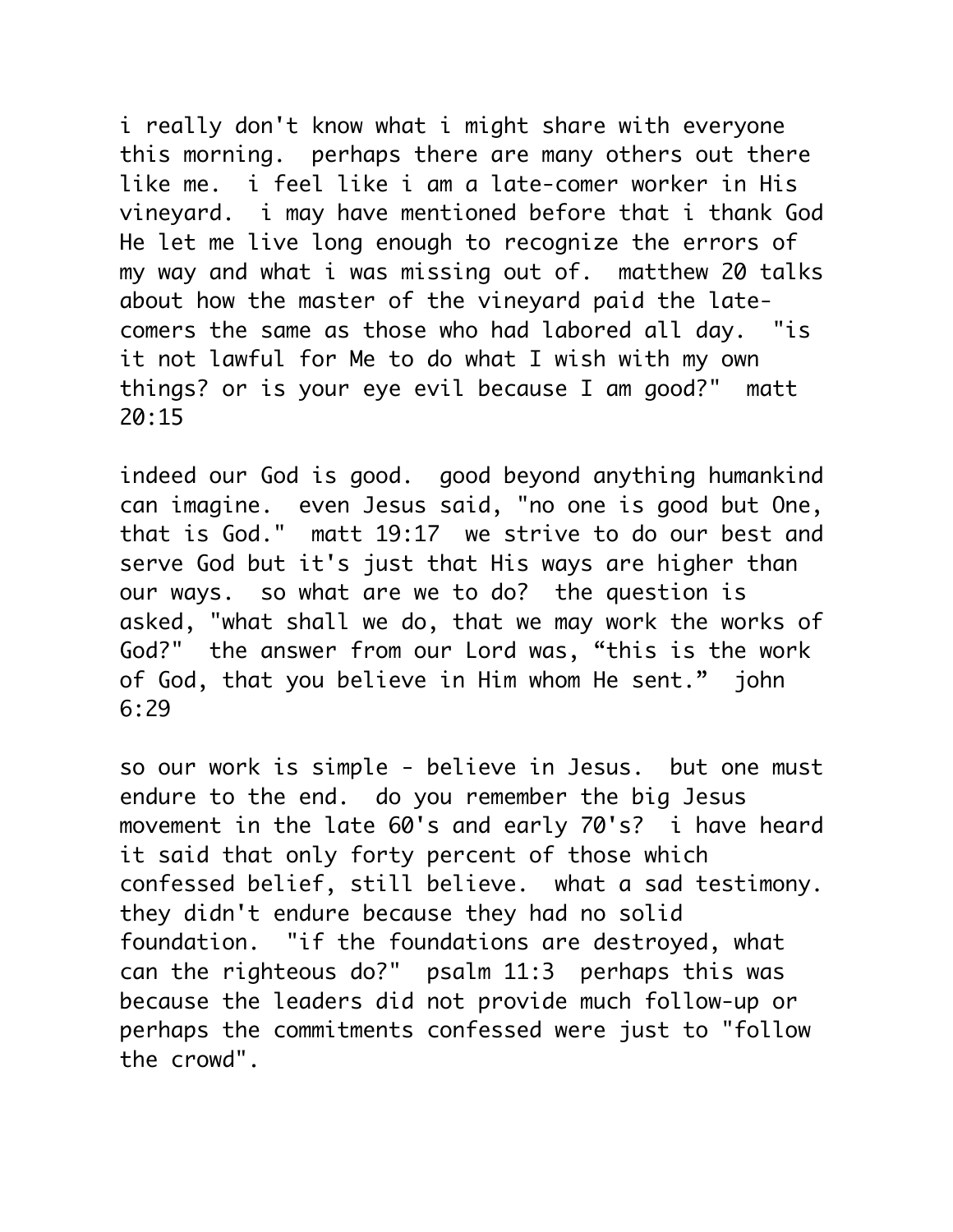friends, just following the crowd can lead to disaster. does anyone remember the times their mother may have asked them, "if someone did this, would you do it too?"; speaking of something unthinkable, like jumping off a building. no, we are not to follow the crowd but to lead the crowd. lead them out of the dark into the light. that is if they are willing to suffer exposure. "for everyone practicing evil hates the light and does not come to the light, lest his deeds should be exposed." john 3:20 if you knew you would have to go to jail for what you were saying, would you say it anyway? what if the penalty was death? it is, even now, in many places.

we all must have our sins exposed if they are to be expunged. consider the meaning of expunged: to blot out, to obliterate, to strike out wholly, to wipe out or destroy, to annihilate. that is what the blood of Jesus does with the sin we bring to Him. what does the prophet isaiah say "though your sins be as scarlet, they shall be as white as snow; though they be red like crimson, they shall be as wool." isa 1:18 that is clean. that is forgiveness. sin is a burden too heavy for us to carry. though at first it may appear light, it will eventually weigh us down to hell. let Jesus carry that burden for you. let Him submit your payment.

how do we then get our sins expunged? it is a matter of heart. are you truly sorry for your sins or just sorry you got caught? i have often heard it said (of even christians) that they only want to remove the hurt and not the cause. "create in me a clean heart, O God; and renew a right spirit within me." psa 51:10 may we